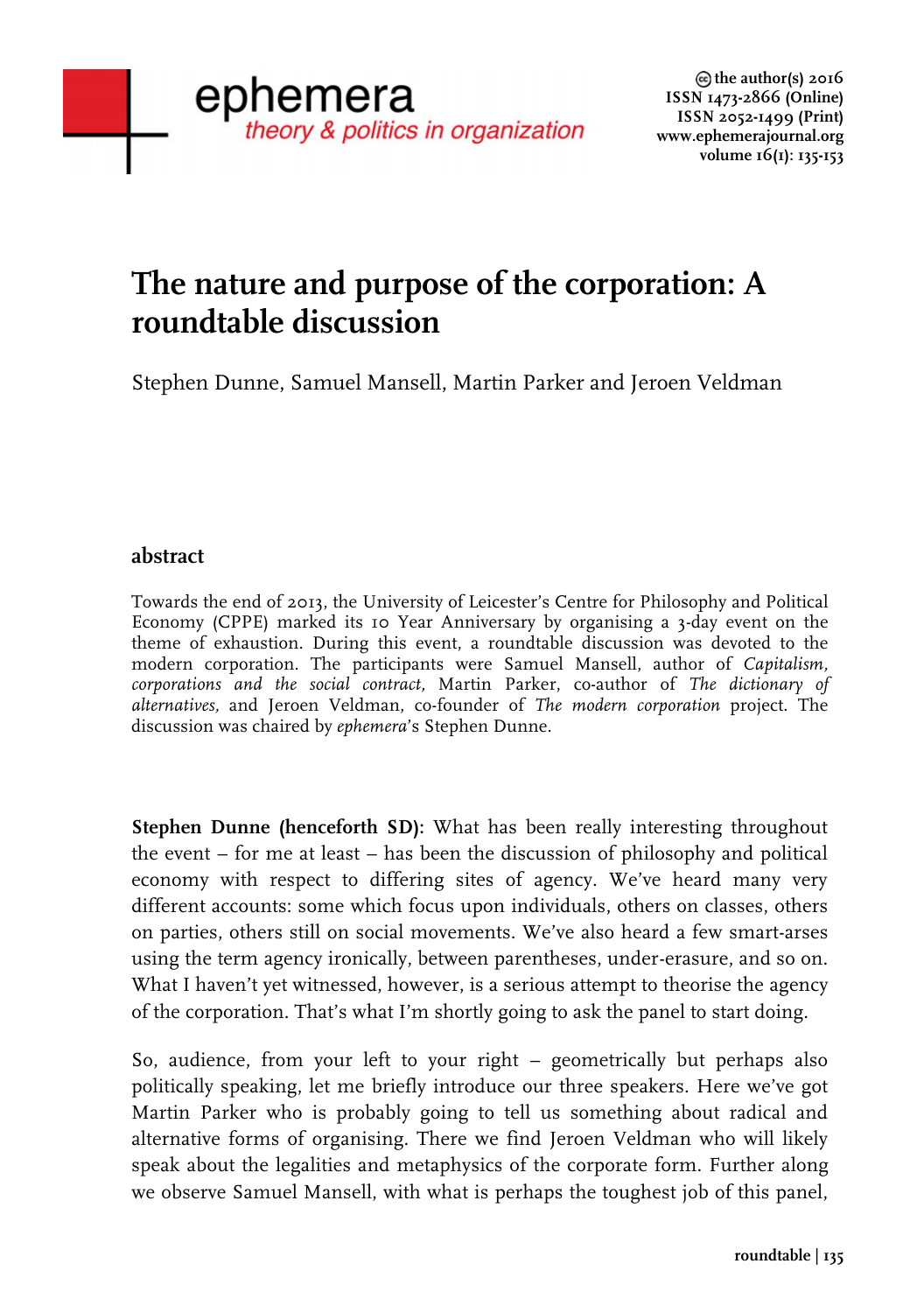given this crowd: describing the corporation as something *other* than a source of evil.

I've asked each speaker to outline their position on the nature and purpose of the corporation, from the perspective of their research, for no more than 10 minutes. They're then going to cross-examine one another for about 30 minutes. Finally, we will open up to the floor for questions.

Samuel, let's kick off with you: what's the nature and purpose of the corporation?

**Samuel Mansell (henceforth SM):** Evening everyone. It's not difficult to appreciate the importance of this question if we look at the range of examples of corporate irresponsibility from recent months and years: tax avoidance and evasion,<sup>1</sup> the horsemeat scandal,<sup>2</sup> environmental degradation,<sup>3</sup> the Deepwater Horizon tragedy in the Gulf of Mexico in 2010 and the ongoing repercussions of that incident. <sup>4</sup> We also have the exploitation of sweatshop labour in the developing world<sup>5</sup> and, closer to home, recent reports of working conditions in Amazon warehouses. $6$  Excessive levels of executive pay<sup>7</sup> and numerous scandals in the banking sector $^{8}$  are also never far from the headlines. The list goes on and it leads me into a question: if these events are unacceptable then what, if anything, is acceptable? What objectives can we expect corporations to have? What ethical values might constrain their behaviour? These questions underpin an exploration of the nature and purpose of the corporation.

Let's start with the corporation. Do corporations have a nature? My position is that they are inaccurately described as natural entities. They are artificial, fictive entities, the product of human design with the status of legal persons. The very

- 4 See BP's response to the issues: http://www.bp.com/en/global/corporate/gulf-ofmexico-restoration/deepwater-horizon-accident-and-response.html.
- 5 See this report from War on Want: http://www.waronwant.org/campaigns/supermarkets/fashionvictims/inform/16360-fashion-victims-ii.
- 6 See this report: http://www.dailymail.co.uk/news/article-2512959/Walk-11-milesshift-pick-order-33-seconds--Amazon-works-staff-bone.html.
- 7 See, for example, http://www.bbc.co.uk/news/business-27155622.
- 8 See, for example, this list: http://www.channel4.com/news/five-other-bankingscandals-since-2008.

 1 See, for example, http://www.theguardian.com/politics/2015/feb/23/hsbc-scandalgeorge-osborne-tax-measures.

<sup>2</sup> See http://www.telegraph.co.uk/foodanddrink/10572470/Horsemeat-scandal-a-yearon-nothing-has-changed.html.

<sup>3</sup> Professor Rob Gray at the University of St Andrews provides this overview of the problem: https://www.youtube.com/watch?v=-uCSapy9gzY.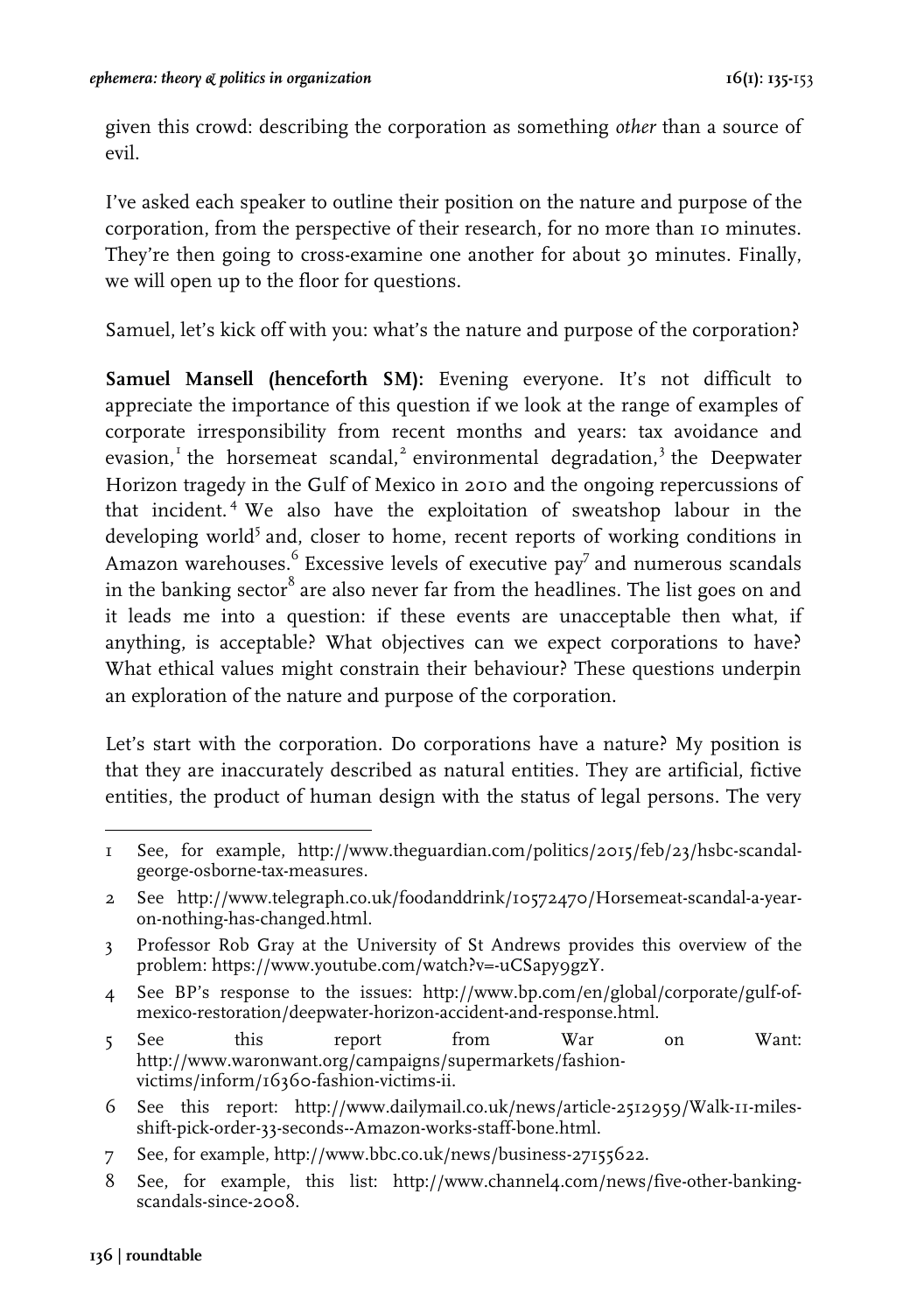concept of the corporation implies the making of a unity where one did not exist before. Elements that were previously separate are incorporated into an artificial body or body corporate, something which comes into being as a product of human artifice. This body, this corporate body, cannot be found in nature. It arises through a conscious act of human will: it is an agreement, a contract. This also distinguishes it from a metaphor for a group of individuals or a synonym for the participants of a common enterprise.

A corporation necessarily exists, I would say, as a result of an explicit agreement or contract. We should see it as a distinct person before the law, which contracts with other entities as if it had a single will distinct from the different wills and interests of members. An aggregate of separate legal persons, each with independent rights before the law, cannot have their separate interests represented by the one single will, except through common agreement: the corporation is the outcome. For example, a majority decision reached by corporate shareholders, say to elect or fire a director, is binding for all the shareholders of that corporation, not merely those that voted in favour of it.

As to the corporation's purpose, it surely follows from the interests of those persons who agree to let the corporate will stand in place of their individual wills, where the affairs of the corporation are at stake. Now, who has the right to participate in determining what the corporate purpose should be? Who, in other words, are the corporate members? UK and US Company law tends to make shareholders the answer to this question. Fine, but are there any other stakeholder groups, for example customers, suppliers, employees and so on, that ought to be recognised legally or morally as corporate members? That's the question I tried to answer in my book (Mansell, 2013).

There I engage, specifically, with social contract models of the corporation which try to derive the corporate purpose from an analogy between corporate stakeholders and the citizens of a state. The problem with this approach is that a ground for common agreement, across stakeholder groups with diverse sets of interests, is extremely difficult to find. Take, for example, the interests of customers as opposed to those interests of employees – a tension which goes to the heart of sweatshop labour controversies. Here, the corporation cannot be understood, as stakeholder theory would have it, as a mutually beneficial compromise between different groups of interest. My book concluded with the suggestion that no defensible arguments have yet been given for the extension of corporate membership beyond shareholders. I argue at the same time, however, that the corporation should not be identified with the shareholders, simply as an aggregate of individual investors, but only insofar as they have a single artificial will as members of the body corporate. In other words, insofar as they have a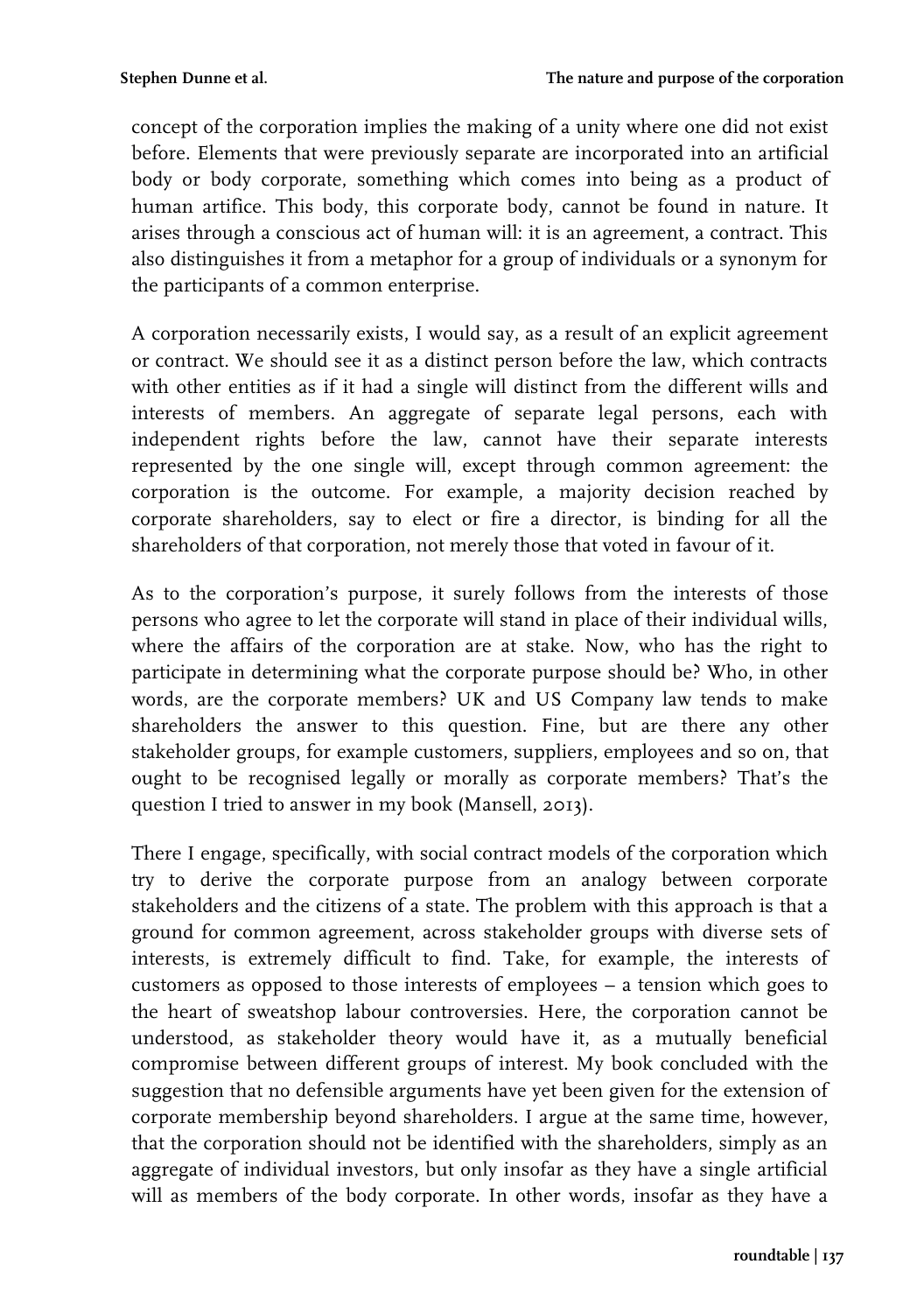*corporate* will. What this means in practice is that individual shareholders can participate in the determination of the corporate will by voting on decisions taken in general meetings. If you own 10% of the shares in a company, you don't own 10% of the corporate assets but 10% of the voting rights.

We can certainly debate the ethical standards of shareholders and we should certainly hold boards of directors accountable to these. UN initiatives such as the Global Compact<sup>9</sup> and the Principles for Responsible Investment.<sup>10</sup> or the Global Reporting Initiative, $\frac{\pi}{2}$  come to mind in this connection. Ethical arguments can help us establish the broad purposes that ought to be pursued through the corporate form beyond, or perhaps to some extent instead of, traditional financial performance objectives. This approach is preferable to the stakeholder approach precisely because it has an answer to the question of whose interests the corporation exists to serve. I'm happy to elaborate on this later but for now I'll hand over.

**SD:** Thanks Samuel. Jeroen, where do you differ – and not – with what Samuel has just outlined?

**Jeroen Veldman (henceforth JV):** OK, thank you Samuel and hello everybody. Where I'm going to make a distinction is on this question of corporate nature. I've regularly asserted that, historically speaking, the corporation has only recently come to be spoken of as a private entity (Beverungen et al., 2014). From around the  $13<sup>th</sup>$  century until the beginning of the  $19<sup>th</sup>$  century, it was understood as a solely public entity. At the end of the  $18^{th}$  century, after the French revolution, the corporate form is radically revised: when you no longer have kings, you can't have a concession (see Maitland, 2003). Because people now pay to get a concession from a state consisting of individuals who get to determine who gets a license and who does not, the accusation of corruption is never far away (see Bowman, 1996). This was one of the main arguments to open up the concept of incorporation to all individuals and for all purposes, allowing the use of this special legal concept for private purposes. Subsequent innovations are the attribution of ownership to a separate legal entity, the automatic attribution of limited liability from the middle of the  $19<sup>th</sup>$  century, and the idea that one separate legal entity can 'own' and buy or sell another one by the end of the  $10<sup>th</sup>$ century.

 9 See https://www.unglobalcompact.org/.

<sup>10</sup> See http://www.unpri.org/.

<sup>11</sup> See https://www.globalreporting.org/Pages/default.aspx.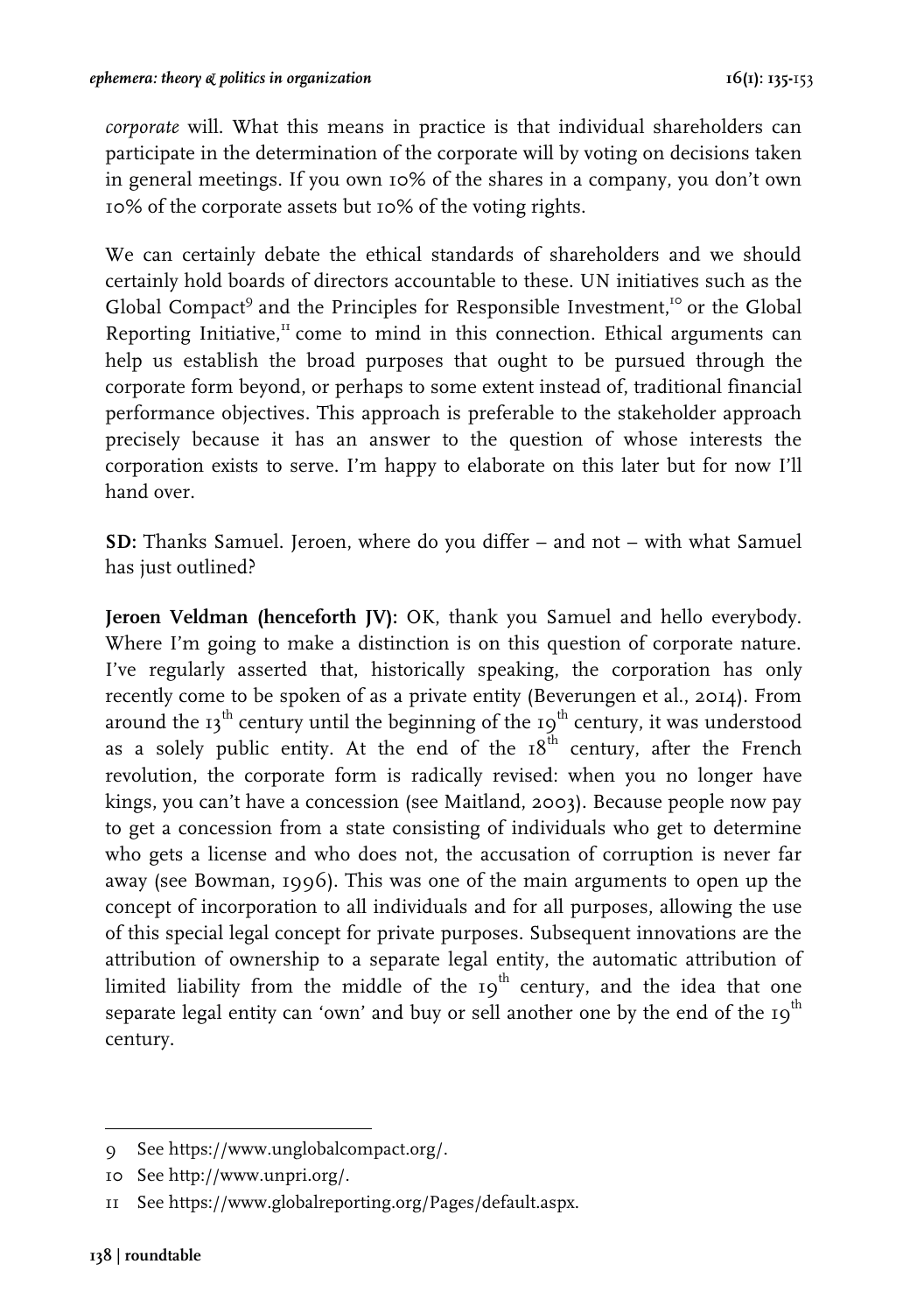As a result, by the start of the  $20<sup>th</sup>$  century, the corporation as a private entity relates to at least three different legal theories about its status (see Dewey, 1926). Firstly, following from the idea that the state gives the concession that is needed for perpetuity and limited liability the corporation is seen as an artificial entity. Secondly, arguing that the corporation is a specific type of group representation, which creates a legal representation as a 'body' apart from the state, the corporation is seen as a natural entity (see von Gierke, 1968; Maitland, 2003). Finally, the third position says, well, if you're talking about a corporation you're essentially talking about a partnership, an aggregation of individuals. This is obviously problematic, as a corporation is a different thing from a partnership in the legal perception and its functioning (see Ireland, 1999).

On the basis of this history, my position is that the contemporary corporate form is intrinsically incoherent, usually understood today through two very different philosophies. On the one hand we are dealing with a reduced construct which theoretically appears like it can be understood through methodological individualism: the corporation is a voluntary private contractual aggregation, more or less in line with what we just heard from Samuel. At the same time legal theory has also produced a single reified economic construct which can be attributed with agency, ownership and rights in its own right (see Mayer, 1989). That single reified agent is not just accepted in the legal sphere, it is also accepted in the economic sphere: it becomes conflated with the idea of how you can have economic agents in markets (see Zey, 1998), which are nominally equal to any other agent in the market (see Bratton, 1989). Therefore, the concept of the 'person' becomes more or less equal to corporations in terms of their legal representation.

This, in turn, feeds back into that classical discussion of what a person, what a subject, what a citizen is, this time posed with respect to the corporation (see Naffine, 2003). We do not know what that construct is, where it comes from, or how it's constituted because all these legal theories work in all three ways at the same time, even though they are mutually exclusive. So what I'm saying, in terms of an ontological perspective on the corporation, is that there are multiple ontological positions in play at the same time. You have the assumption that the corporation constitutes a reified agent in the political and legal domains, while at the same time you have an assumption that the corporation essentially is constituted as nothing more than a nexus of contracts, an aggregation of individuals. The two exclude each other and yet they are in play at one and the same time.

The question of what the corporate form *is* must be separated from the question of what it is *for*. If you're going to say that a company has to be run in the legal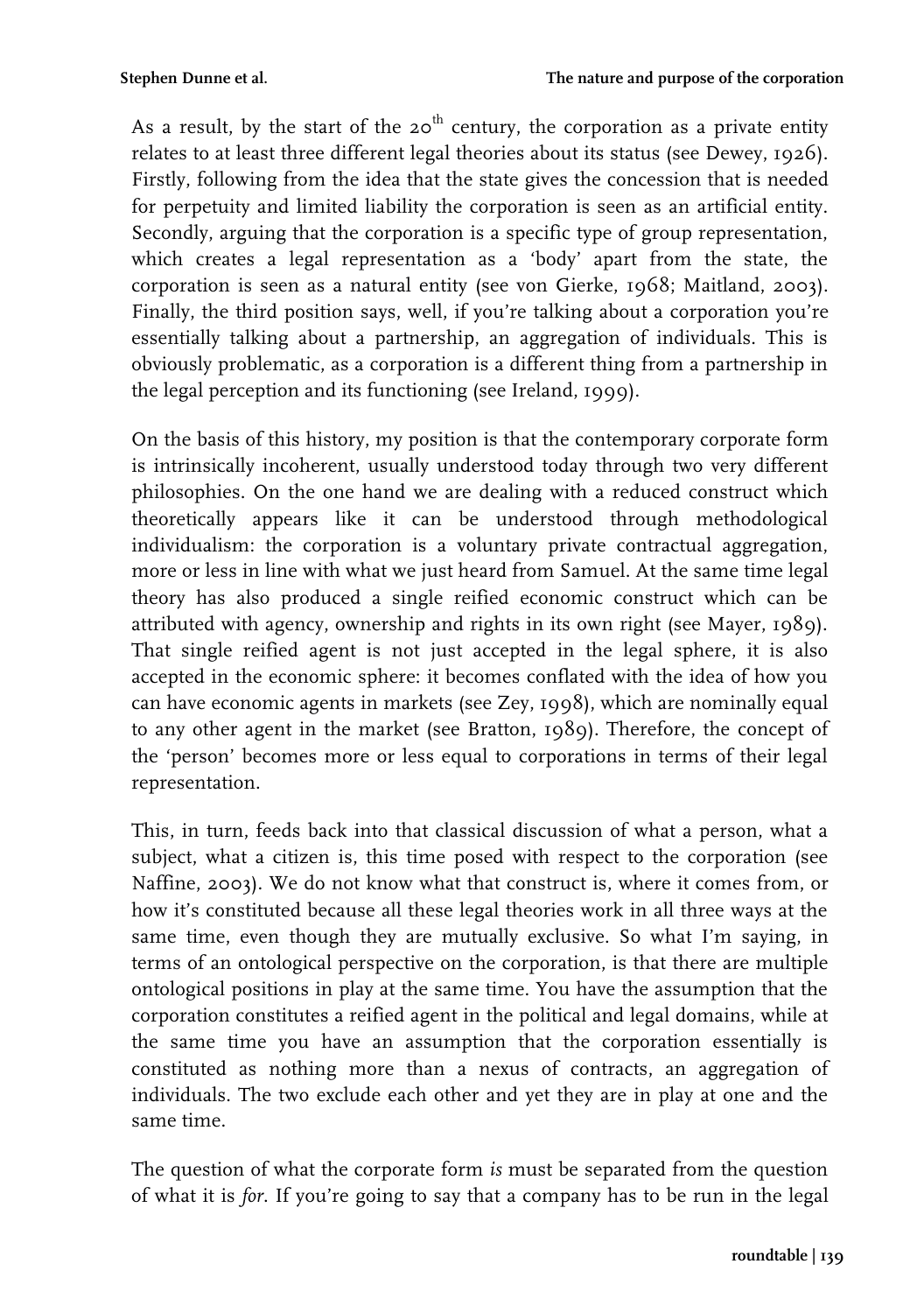interests of its owners it's not at all clear what that corporation actually is. Nevertheless, from the 1970s onwards, we have the law and economics movement (Davis, 2009) which tells us that what we can assume from the economic perspective is that the corporation's interests are the interests of its shareholders, its primary constituency. From here we get the axiom that the purpose of the corporation is to maximise shareholder value and there is no longer an acknowledgment about who grants a concession to the corporation and who can take it away. Therefore, we have calls for different forms of monitoring. Economists in the 1950s wrote a lot about how, even though corporations are actually taking a large part of the economy, we must nevertheless assume perfect competition. In this perception, anti-trust regulation can be done away with and self-regulation becomes a viable option, because corporations are not qualitatively different from other types of business representation, like partnerships (see Ireland, 2002).

The norm has become that of maximising shareholder value and in this light the pursuit of tax avoidance, excessive executive remuneration, and market efficiency comes to gain moral – and legal – legitimacy. The shareholder wealth maximisation axiom has shaped all of our thinking about what a corporation's purpose should be (see Bratton, 1989; Ireland, 2005; 2009; 2010). Politically, this should lead us to the realisation that this quite simple legal construct violates the very precepts of a liberal framework. Not only do we have the interests of citizens marked off against the interests of the state – we also have corporations, with interests of their own, taking on the privileges previously experienced within feudal systems, on both a national and an international level (see Bowman, 1996).

**SD:** Thanks Jeroen. Martin, why don't you set your stall out, before you each start having a go at one another?

**Martin Parker (henceforth MP):** I asked to go last in this because I want us to talk about what we might do, rather than simply bleat. It seems to me there are plenty of people who are critical of corporations from a whole bunch of different places. Some of them are relatively anodyne: Business Ethics, CSR and, dare I say it, stakeholder theory too. Others are noisier: the Million Mask march, or Occupy, or Russell Brand.<sup>12</sup> Indeed, it seems to me that criticism of corporations is very much embedded into popular culture itself (see Rhodes and Parker, 2008). So the question for me is not so much whether there is a problem with corporations, because I think that's obvious and widely agreed. I think the issue is what we in Critical Management Studies (CMS) might do about it.

 $\frac{1}{2}$   $\frac{1}{2}$   $\frac{1}{2}$   $\frac{1}{2}$   $\frac{1}{2}$   $\frac{1}{2}$   $\frac{1}{2}$   $\frac{1}{2}$   $\frac{1}{2}$   $\frac{1}{2}$   $\frac{1}{2}$   $\frac{1}{2}$   $\frac{1}{2}$   $\frac{1}{2}$   $\frac{1}{2}$   $\frac{1}{2}$   $\frac{1}{2}$   $\frac{1}{2}$   $\frac{1}{2}$   $\frac{1}{2}$   $\frac{1}{2}$   $\frac{1}{2}$  12 See, for example, www.millionmaskmarch.com/, Chomsky (2012), Brand (2014).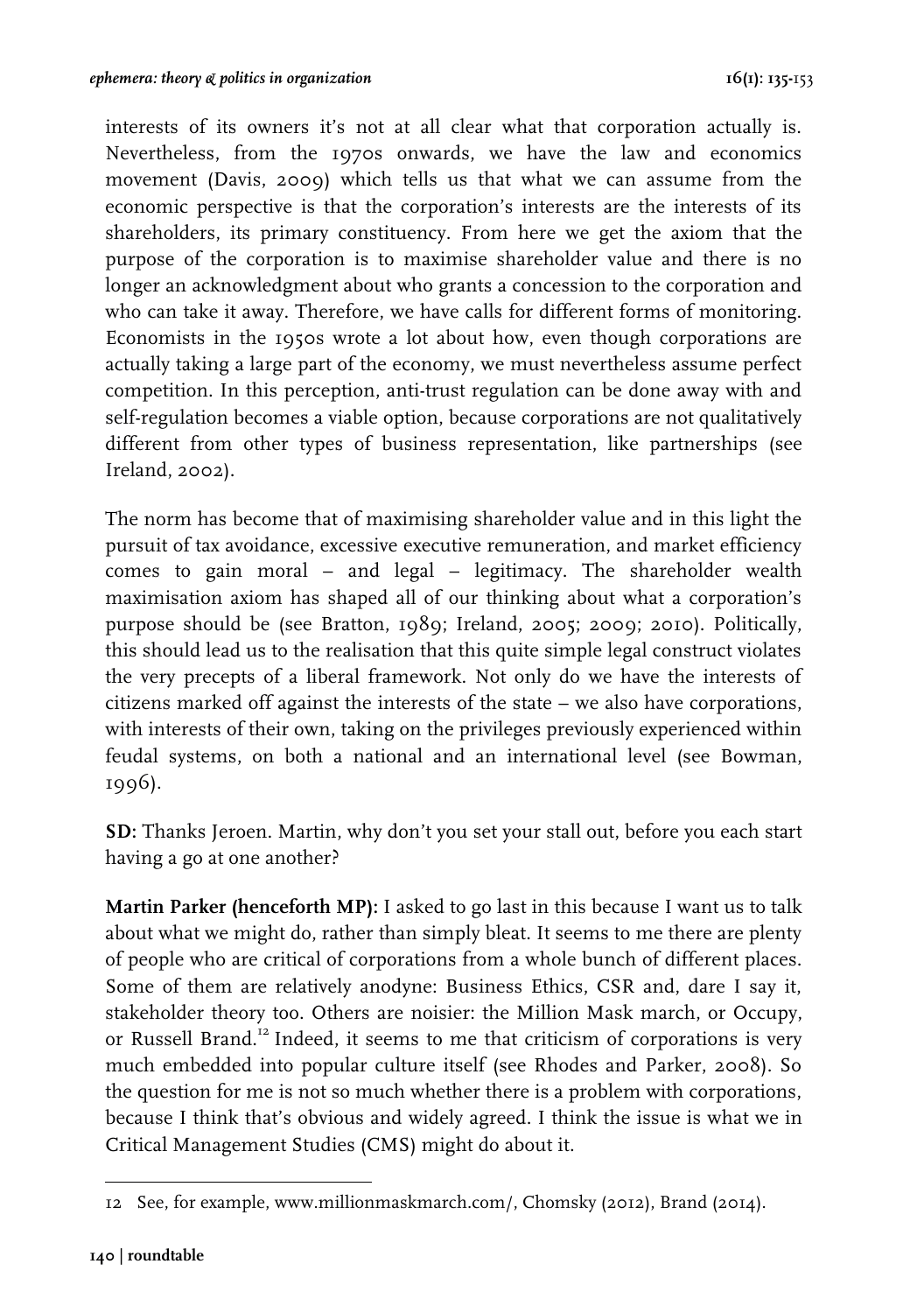Over the past 30 years or so in the UK, business schools have expanded hugely, filling in the gaps in state funding through the academic equivalent of flogging dodgy gear to whoever will buy it. They tend to teach that markets and corporations are the best way to solve problems and that whatever the problem might be, market discipline can solve it. Management is sold as the solution to every problem, including the problems caused by management. All of this is obvious but it bears repeating: it shapes what we, as business and management academics, might actually be capable of doing in terms of contesting corporate power. In that sense, it's important to be clear about what we are, where we are and what we can do. Most of the time people in the UK who articulate some version of being critical of management are employed by business schools to teach aspirant managers. The brutal reality for such people – well for me at least, and for most of you – is that my salary is paid by selling ideas about management to the children of the Chinese bourgeoisie. So it would be foolish for me to pretend I'm some kind of vanguard revolutionary, taking risks by shouting at those in power. I might do all sorts of other things in my non-work life, but that's not my concern here. The CPPE is hosted by a Business School, so let's take that as our most immediate context.

So what can we do? My proposal is that business schools should teach about organising, not just about management. The corporation, as a historically specific organizational form, shouldn't be allowed to stand in for the widespread and general activity of organising. This is an act of political metonymy, in which part of a thing becomes the whole of that thing, a restriction of imagination and understanding. 'Schools for Organising' (Parker, 2008) would teach a much broader range of topics than business schools do at present. An example might be useful here. What would you think of a medical school that taught about heads and arms but didn't teach about legs and hearts? Or of a school of architecture that was only interested in teaching about office blocks and garages, ignoring hospitals and car parks? That's what the business school is doing at the moment: passing a part of its subject off as the whole. We need to ask what gets taught and we need to consider whose interests are being served in such an unjustifiably delimited pedagogy.

Organising. It's a word which points to a whole variety of different ways in which human beings and things can be arranged in order to do things. I've just finished co-editing a book which contains a series of chapters, some written by people in this very room, outlining different ideas of organisation (see Parker et al., 2014). There aren't any chapters on corporations or management because more than enough ink has been wasted on them already. When people ask us whether there are alternatives to corporations we can say yes, there's lots of other stuff we can do, lots of other ways in which we can organise. So let's teach about co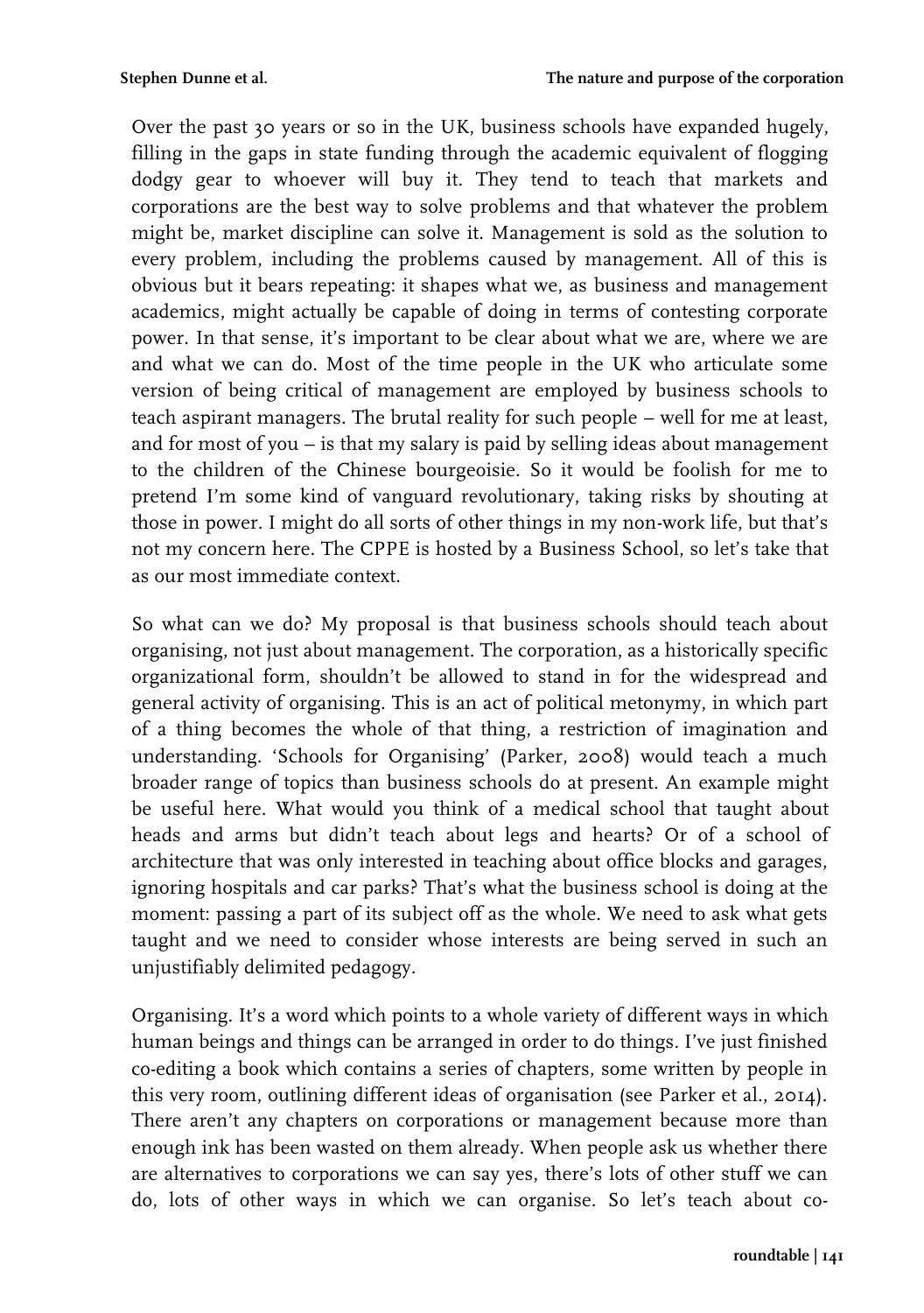operatives, community interest companies, worker self-management, localism, partnerships, complementary currencies, intentional communities and so on. That, it seems to me, is the best way in which we, as critical people located in business schools, can respond to the corporation. Teach about the alternatives. Unfortunately, the book costs  $f_1z_5$  which is ridiculous. So if you want the pdf just email me, because otherwise another big corporation gets the profits!

**SD:** Thanks Martin. I'll remind the audience to hold onto their questions for now, allowing the panel members to interrogate one another. Who'd like to go first?

**SM:** I've got one for Jeroen to begin with. In your presentation you set out a number of different positions from which the concept of the corporation has been explained. You argued, if I understood correctly, that an explanation of the corporation as an entity that arises out of a network of contracts between private voluntary individuals, using all the assumptions of methodological individualism, is incompatible with the notion of the corporation as a singular legal entity. Why are those two explanations opposed to one another? Does it contradict methodological individualism to say a group of individuals can get together and agree to let the outcome of a decision making procedure stand for their collective interests on matters pertaining to the corporate form?

**JV:** I do not think that the legal entity arises out of a common volition, I don't think that it actually represents a common volition (see Freund, 1897). I think it only represents a legal representation (see Dewey, 1926). As such it clearly stands completely apart from the individuals within the aggregation. So if it is a thing in and of itself – a legal construct – it does not need to have any connections to anything in-between. In that sense it is some sort of entity 'out there' which has been attributed with limited liability, agency and ownership rights. So what is that entity? What does it stand for? Why is it there? How did it develop? In whose interest is it working? If there is no direct connection to a common volition, obviously there will be all sorts of ideologies telling us how we can interpret some other sort of common volition.

**SM:** So you say that there's no direct connection between the corporate entity and the common volition, but it is still true that individuals can get together and form corporations, which is precisely what happens. So at what point does that separation occur between the entity of the corporation and any group who had a hand in setting everything up?

**JV:** Well, there are two different movements. One is a formal separation between ownership and control which takes place in the middle of  $19<sup>th</sup>$  century. The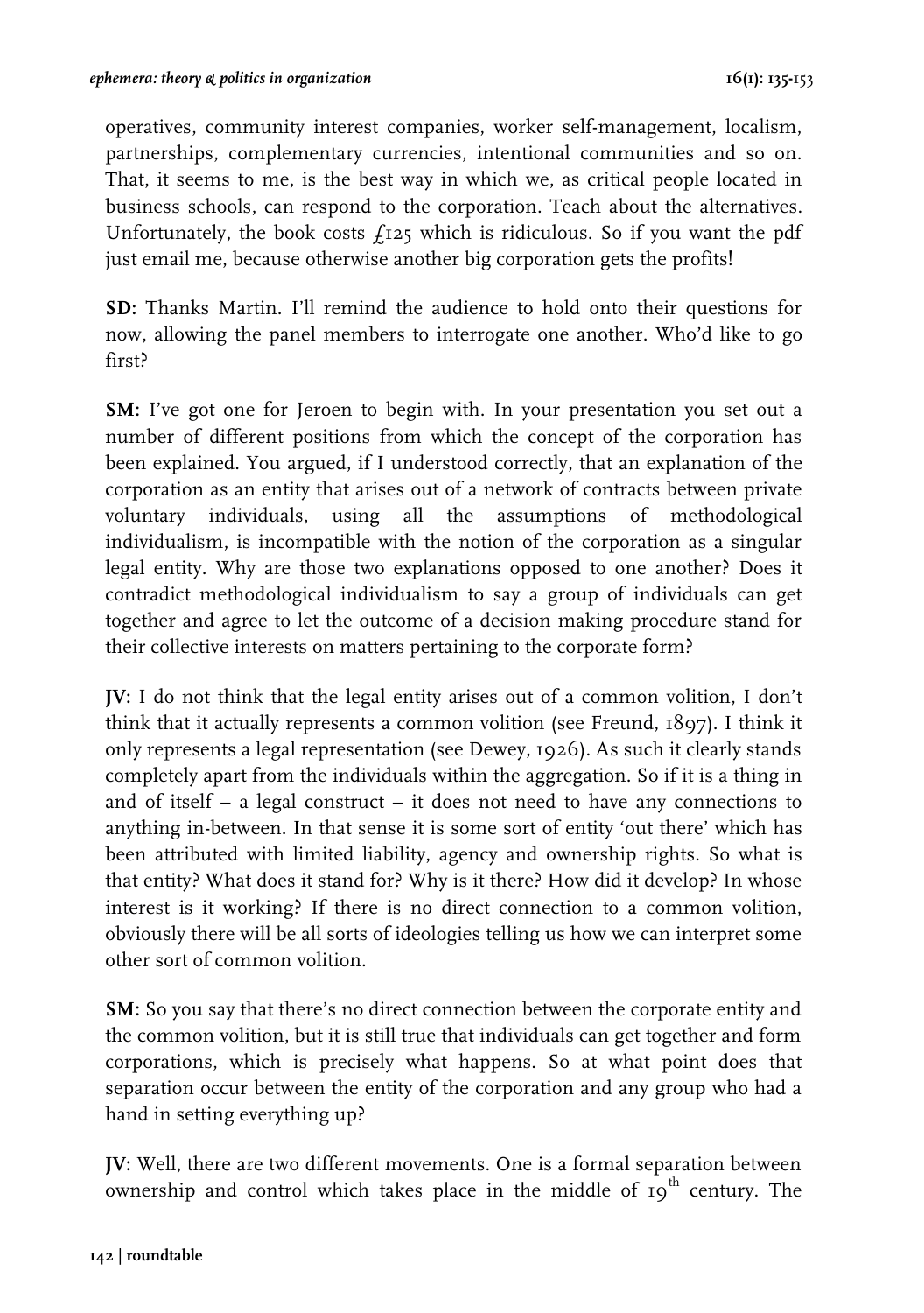second event is that the resulting separate legal entity becomes reified ever more and more, personified ever more and more. If you look at discussions at the end of the  $19<sup>th</sup>$  century you will hear that the corporation is actually just a tool. That it's not something we can treat as a person. The recent US presidency candidate Mitt Romney, on the other hand, said 'of course they are persons'.<sup>13</sup> That has become such a common mind-set, both within political discourse and legal scholarship (see Mayer, 1989; Naffine, 2003), but it has taken more than 100 years for that split to become discursively naturalised (see Bowman, 1996).

I have a pretty simple question for Martin that follows from what I've just said. About 90% of all private enterprises adopt the corporate form whereas in the past the partnership form used to dominate. So why are you going on about management instead of looking at the growing dominance of the corporate form itself? Why, in other words, are you hedging your bets on a quickly disappearing outside?

**MP:** This is a question about the politics of the possible. Your ground clearing work is really helpful because it shows us how contingent the idea of the corporation is. If the state can give corporate licences they can also take them away. This does suggest that state regulation is going to be useful because it might prevent corporations from doing dreadful things. My sense, nevertheless, is that regulation isn't going to be enough. What I think is required is a much greater level of organisational audacity and imagination. We need to be thinking, writing and teaching about other organisational forms, forms which instantiate a different sort of relationship between the state, the organisation and the economy. I like your analysis but my worry is that it ends up becoming a repeated call for regulation by the state, something which, historically speaking, corporations have been extraordinarily good at side-stepping. So, rather than asking the Big Other to do our work for us, let's look for the alternatives, teach about those, and help to produce a new future.

Samuel, I might well be wrong here but I think you believe that the corporate form is in some sense inevitable because it is underpinned by a collective will of some description. Yet you also think that it could be ameliorated, that nonmembers can make it serve a more general good. Is that a fair characterisation?

**SM:** A lot of the work that Jeroen has done (e.g. Veldman, 2011) has shown there are many different forms in which the corporation has appeared through time: one form of the corporation is not necessarily best suited to all times or places. As to whether incorporation is inevitable, there are examples of people

<sup>&</sup>lt;u> Alban Alban (</u> 13 See https://www.youtube.com/watch?v=E2h8ujX6T0A.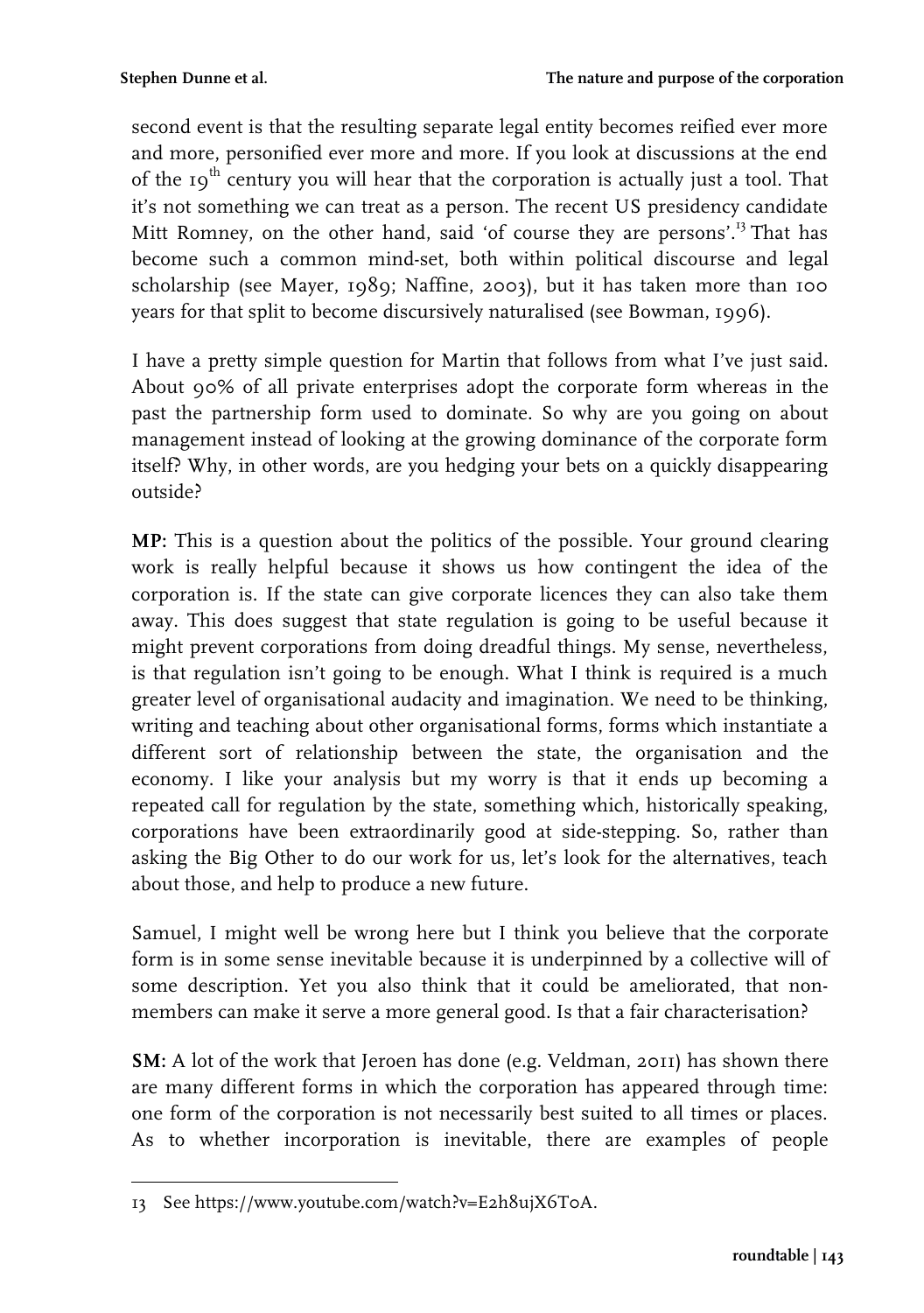organising themselves around a common legal purpose dating back to Roman law, possibly even to the Ancient Greeks. Corporations can serve all manner of ends, for good or evil, it's an ongoing debate, as with any other dominant form of practice or organising, around what ends are being served, whose rights are being upheld and whose rights are being violated. Incorporations of some form or other, not necessarily just business corporations but also not for profit corporations, charities and NGOs, are pretty much inevitable. Beliefs people hold about the ethics of exchange, profit and management feed into the regulations that are implemented and upon the sort of pressure shareholders will exert upon directors.

**MP:** So you think that state regulation responds to some kind of expression of popular will? That the state represents the population?

**SM:** The nature of state regulation is an inevitable consideration for anybody not committed to an anarchist political philosophy. Take the scandals I opened with: in all these cases regulations were already in place. Discussing how the activities of organisations can be governed better within the law is just as important as asking which statutes are already in place. It isn't my position that state regulation solves all these problems, only that it always plays an important role within them. In the case of shareholder activism, for example, if one group is going to have a role to play in controlling directors, they need to have particular standards and expectations in mind. Jeroen might well doubt the value of focusing on such issues and I have the sense that we've distinguished ourselves from one another well enough to open up for audience questions.

**Audience Q:** Martin, I like your idea of schools for organising but there's a real danger there. Organisation doesn't cover political goods. An example I have in mind is where the Israeli defence force read some quite anarchistic philosophy – Deleuze in particular – then sent its commanders off into Palestinian territory for the purpose of practicing an anarchist war (see Weizman, 2006). There's a clear example of a good form of organisation which is put towards questionable ends. The danger of focusing on practices of organising, I suggest, might be to look away from the purpose of particular organisations.

**MP:** Much of my project is shaped by my being situated within a business school. Following and twisting Latour (1991), I understand organising as politics made durable. We need to start by understanding that there are lots of ways of organising and lots of ways of doing politics. In the context of the business school, how we organize ourselves needs to become a political question, rather than a matter which can be solved by recourse to ideas about 'efficiency', or 'shareholder value', or whatever. Much of the logic of the Business School adds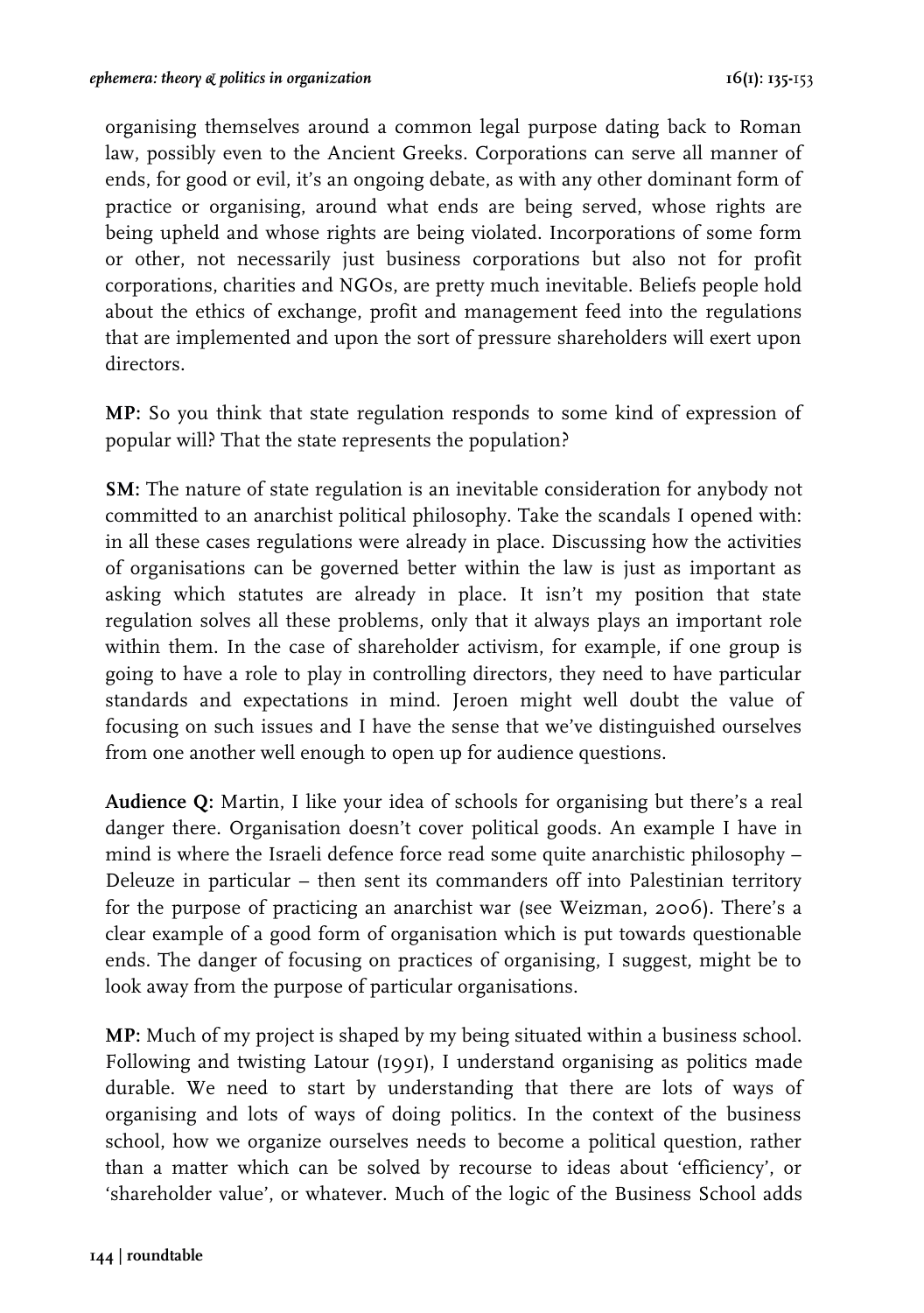up to the idea that there is no alternative. A School for Organising would open up the possibility of enquiring about lots of different organisational forms and lots of different political implications of those arrangements. In terms of a means and ends thing, yes of course: there is no one 'good' or 'bad' organization form, because we must always be discussing ends as well as means. They should never be separated, as if we can have good organizations doing bad things, or bad organizations doing good things. That would be lesson one of the 'Organizing 101' module at my new School.

**Audience Q:** Samuel, can you go a little bit more into detail concerning the corporate social contract? In state building the social contract is always premised on the existence of an Other. For Hobbes, for example, this Other is the state of nature, the fear of the state of nature. What is the kind of social contract applied to the corporation buffered against?

**SM:** That hasn't been adequately theorised. How the argument tends to work is through a reading of John Rawls (1999). Just as Rawls established an argument for the social contract in society as a whole, we can imagine the stakeholders of the corporation in much the same way (see Freeman, 1994; Sacconi, 2006). So let's imagine you're a stakeholder of a company but you don't know whether you're an employee, a supplier, a customer, a shareholder, a lender, a member of the local community, etc. You don't know what stake you're going to have so what rules would you agree on with respect to the just distribution of corporate wealth? One of the main problems with this juxtaposition is precisely what you've put your finger on: there isn't really a state of nature outside a single organisation within which all stakeholders might be considered formally equal. In social contract theory, citizens have a formally equal status which usually compels them to unite in the form of a state. I don't think such an original equality can be theorised with respect to corporate stakeholders.

**Audience Q:** Martin, I don't think your account is representative of what you claim to be talking about. It is talk of entrepreneurship, not organisation, which predominates within contemporary business schools. Alternative forms of organising are a part of that discussion but this outsider discipline that your book is introducing to the business school is basically naïve. So what is the value of these alternatives, other than their being alternative? So what if alternatives exist? We have the top 40 charts but there's lots of alternative music. Most of it is shit though! I've also not heard from anybody on this panel an honest account of what corporations actually enable.

**MP:** Entrepreneurship celebrates an edgy figure who takes on the establishment. But what does this image produce? Virgin, Apple and a whole bunch of other tax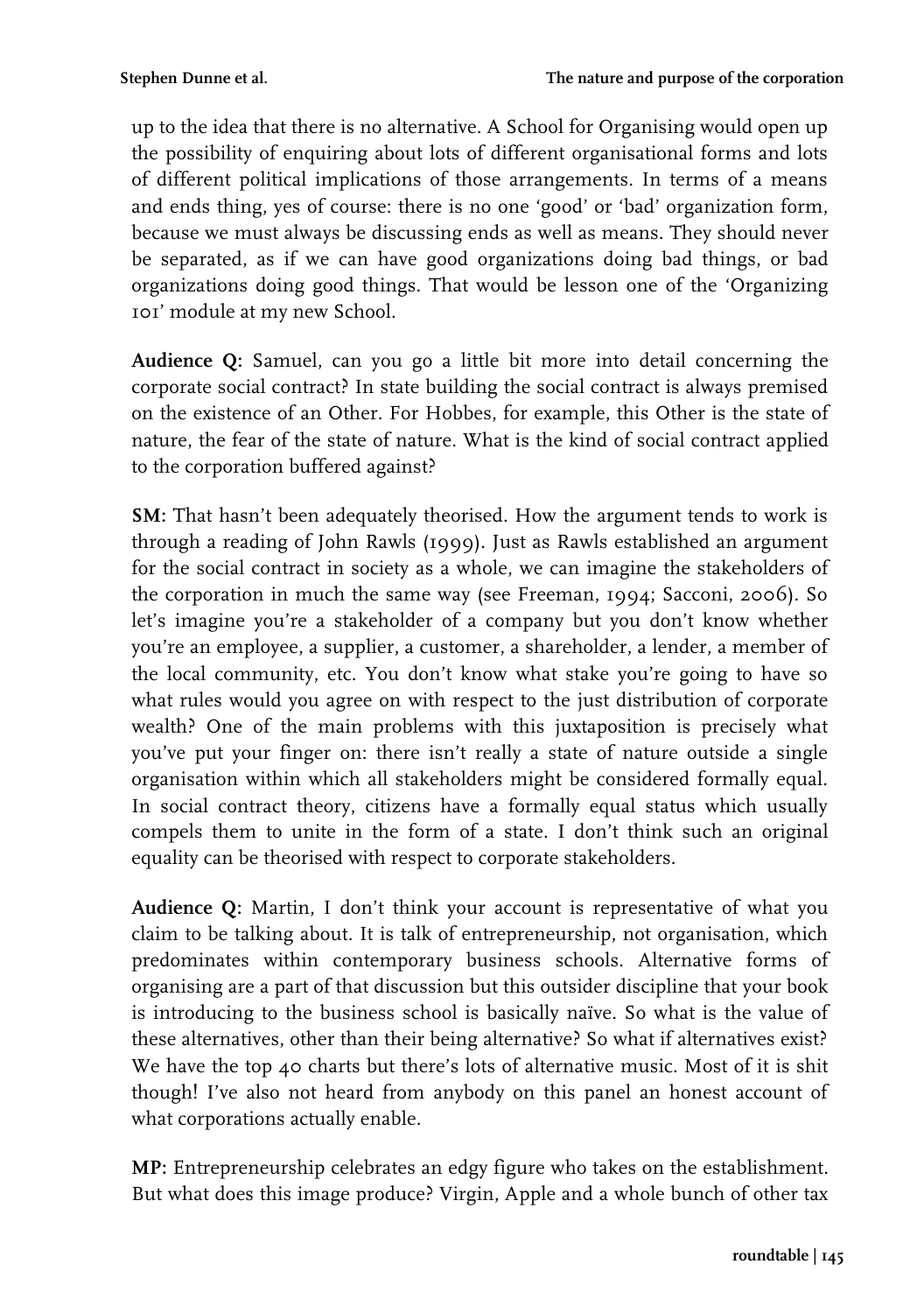avoiding multinational corporations. Most entrepreneurship is far from oppositional, despite what its supposedly piratical advocates say. To my mind, it's naïve to think otherwise! So yes, I do think alternatives to the corporation are worth thinking about. There are plenty of reasons why we should be suspicious of them too of course because such suspicion is the ground in which the seeds of alternative utopias can take root, germinate and perhaps even blossom. We need to imagine modes of organisation which are less damaging to ourselves and the world and, as far as I'm concerned, corporations are not such modes. Alternatives are predicated on radically different assumptions about what a lovelier world might entail, in terms of their scale, their means, and their ends.

**JV:** Corporations enable people to do lots of things: to avoid paying tax, to avoid taking personal responsibility for actions undertaken in the name of work, to redistribute wealth from the many to the few, etc. They are the main reference point for contemporary capitalism and the main agent underpinning international wealth's radically unequal distribution (see Ireland, 2005; 2010; Lazonick and O'Sullivan, 2000).

**SM:** I think limiting the liabilities of a corporation's members is a good thing: it allows the corporate person to trade on its own account, separating its rights from those of individuals. It also makes the pooling of resources from individuals with a common endeavour possible. Hegel (1820/1996) advocated corporations because they encouraged individuals to engage in common, public life. This helped foster a notion of the common good and so with it the recognition of the ethical status of other individuals, beyond the individual and family sphere. The corporation, in turn, was an intermediate between the state and the household. Interesting how today the corporation is regularly understood to be in tension with the state.

**Audience Q:** Another question for Martin. What is the relation between your school of organising and organisations that are not necessarily directly within the sphere of economics yet pursue different notions of value: the value of social justice, for example?

**MP:** Insofar as this is a polemic for a different educational institution, for a different curriculum, it's aimed at exposing the narrowness of what the business school currently teaches. The deal is that you have to talk about the politics of organising and recognise that organising is multiple and varies in all sorts of ways. I don't think profit is necessarily a bad motive for people to get together, but it doesn't somehow trump social justice. It depends on what you're doing. As I suggested before, the point of this is to insist that all organizing is politics made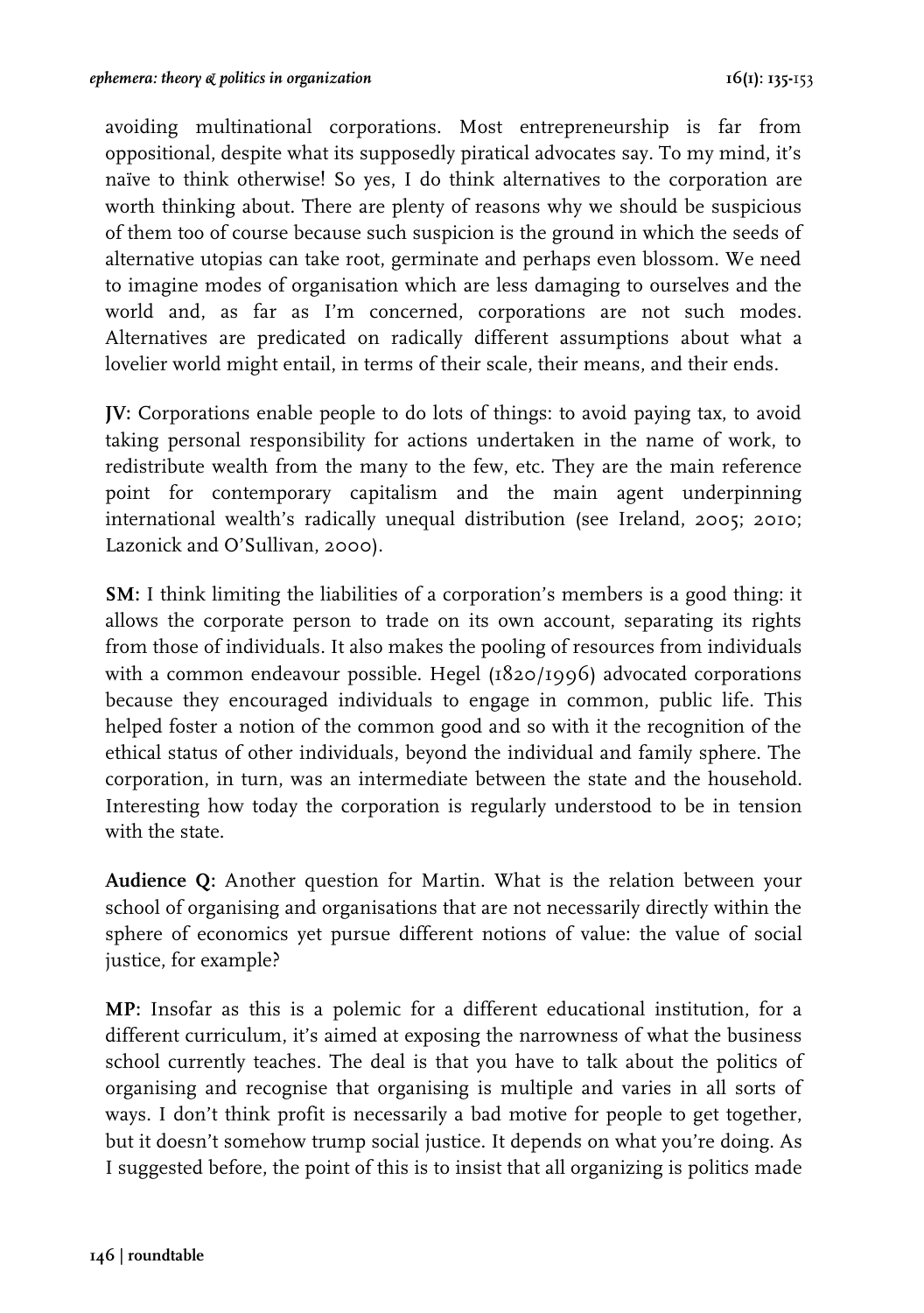durable, so let's look to the politics and not hide it behind some sort of assumption that things just have to be like this.

**Audience Q:** My background isn't in the business school but in politics so apologies if this sounds naïve. How do you think the nature of a corporation overlaps with different ideas of ownership? From Samuel and Jeroen I get the impression that you are starting from the perspective of today's corporations and looking backwards, thereby taking it as given that corporations now own things. But where does ownership come from?

**JV:** Ownership initially resided with the king or queen: it is from those in charge that the corporation was granted a public purpose (see Maitland, 2003). In the  $\mathfrak{g}^{\text{th}}$  century that very idea of ownership started to shift...

**Audience Q:** That assumes land and property can be owned. The very idea that a human being can own land, rather than land being understood as a common resource, itself has a history.

**JV:** That may well be. From the perspective of my work all I can answer is that historically, the legal debate about what the corporation could be, long before the  $19<sup>th</sup>$  century, was always rooted in concepts of ownership. Who actually owns it? Can the right to ownership be overruled by the sovereign? Is the entity distinct from the persons? Can ownership rights be transferred and if so on what conditions? All of these questions presuppose the existence of ownership, in one way or another (see Maitland, 2003).

**SM:** Friedman's (1970) infamous *New York Times* article equates the shareholders with owners in a way which conveniently side-steps your difficult question. But what does corporate ownership really mean? What does it mean for the corporation to own itself? I'm quite attracted to Immanuel Kant's theory of property (1797/1996), in which a property right is a right to exclude others from the use of particular objects. Individuals in a state of nature have a right to just about anything. When you enter a state, the right to exclude others needs to be a matter of common agreement. If a corporation is the collective representation of a series of individual wills, that single will excludes all others, including those of individual shareholders.

**Audience Q:** Since the 2007-8 crisis a lot of management scholars have been reeducating themselves in finance theory. Have you any thoughts on the nature and the purpose of the corporation in light of, for example, opportunistic shareholders, private equity firms, complex financial instruments and high frequency trading?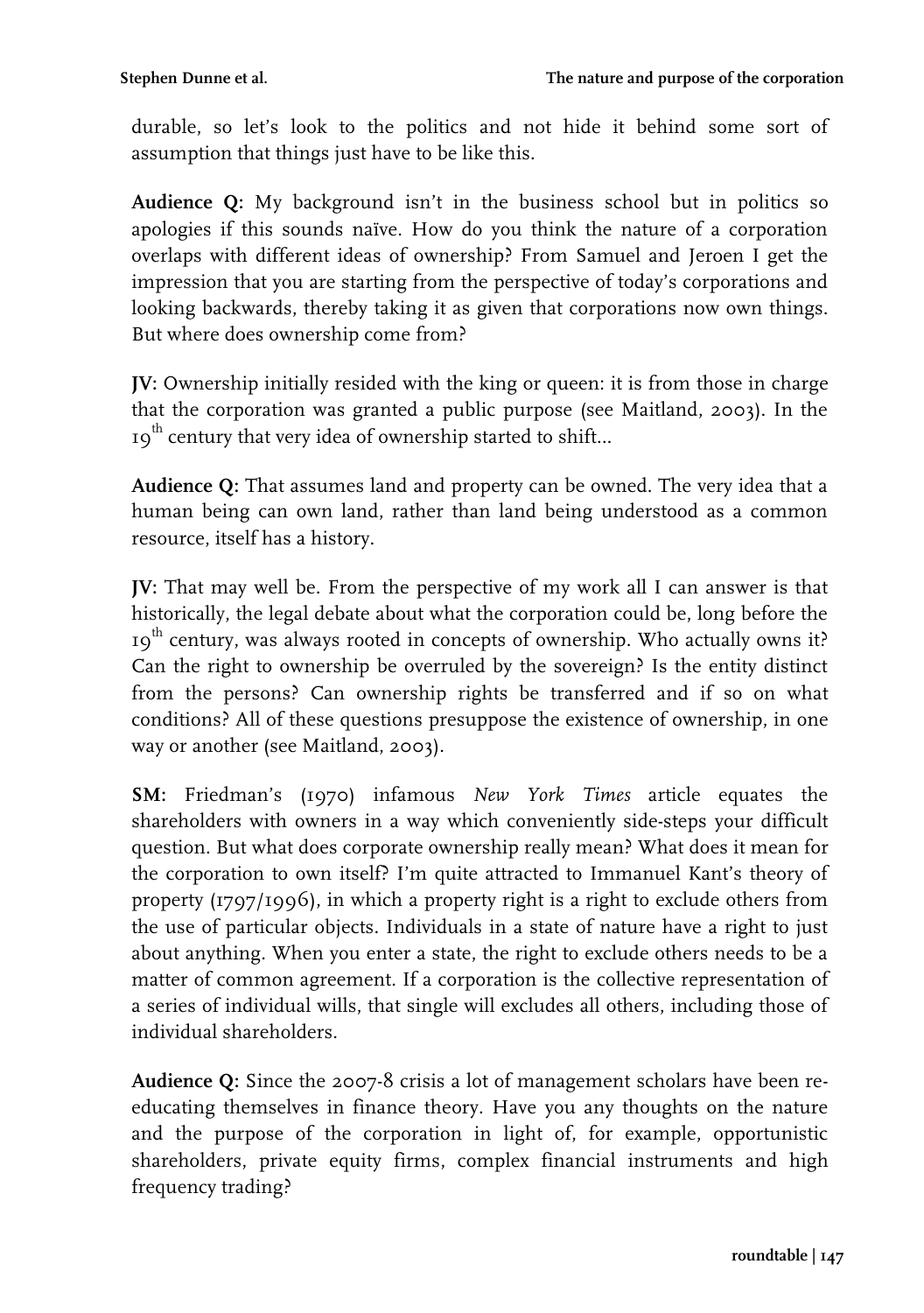**SM:** There is a risk in over simplifying a highly complicated chain of events but I think the financial crisis very clearly illustrates the problem of who, ultimately, should have been taking responsibility. Many blame short-term profiteering, rightly, in my view. As individuals we do tend to look at the long term consequences of our behaviour on the wellbeing of others so why can't something similar happen when it comes to investment? A socially responsible idea of investment would take its bearings from the longer term perspective: I'd be reluctant to say anything more than that, off the cuff.

**JV:** Samuel, your approach seems to assume that shareholders are a sort of collective which comes to a shared decision concerning the direction of the company. I don't think that is how it works in practice. Ownership in corporations generally tends to become functional once it reaches, say, 10 or 20 percent (see Zeitlin, 1989). That means you have to have an enormous amount of capital before you can have any real say in the corporation's affairs. The people who are actually involved in corporate decision making tend also to be involved in hedge funds: a very small minority. This is worth thinking about.

**Audience Q:** I don't believe that corporations are as important as you have been telling us. People don't live in corporations. They have to deal with them, of course, but most of the time they're devising ways of keeping them at bay. The alternatives Martin is looking for are in front of our nose every day. Daily life isn't a matter of being a shareholder in a corporation. By being fascinated by corporations you are fascinated only by their power, which isn't that significant.

**MP:** I agree very much. That's precisely why Gibson-Graham's (1996; 2006; 2013) work has been so important to me, because it puts capitalism in its place. When we look at what people actually do in their everyday lives, they argue, we find that the concepts of commodification make very little sense, and that corporations are not as dominant as some seem to imagine. They use the metaphor of an iceberg, and suggest that we mostly just look at the tip, and ignore all the mutualism and co-operation that takes place beneath the water. Colin Williams (2005) has made very similar arguments. Sometimes it might be enough to draw attention to what is already going on rather than looking for yet to be thought of, let alone practiced, alternatives. If we only look for corporate power, that's all we will see.

**SM:** For as long as we have corporations I think *not* talking about their purpose or nature might mean to let them off the hook. Alternatives are always worthy of discussion but we should also surely engage with what we have in front of us.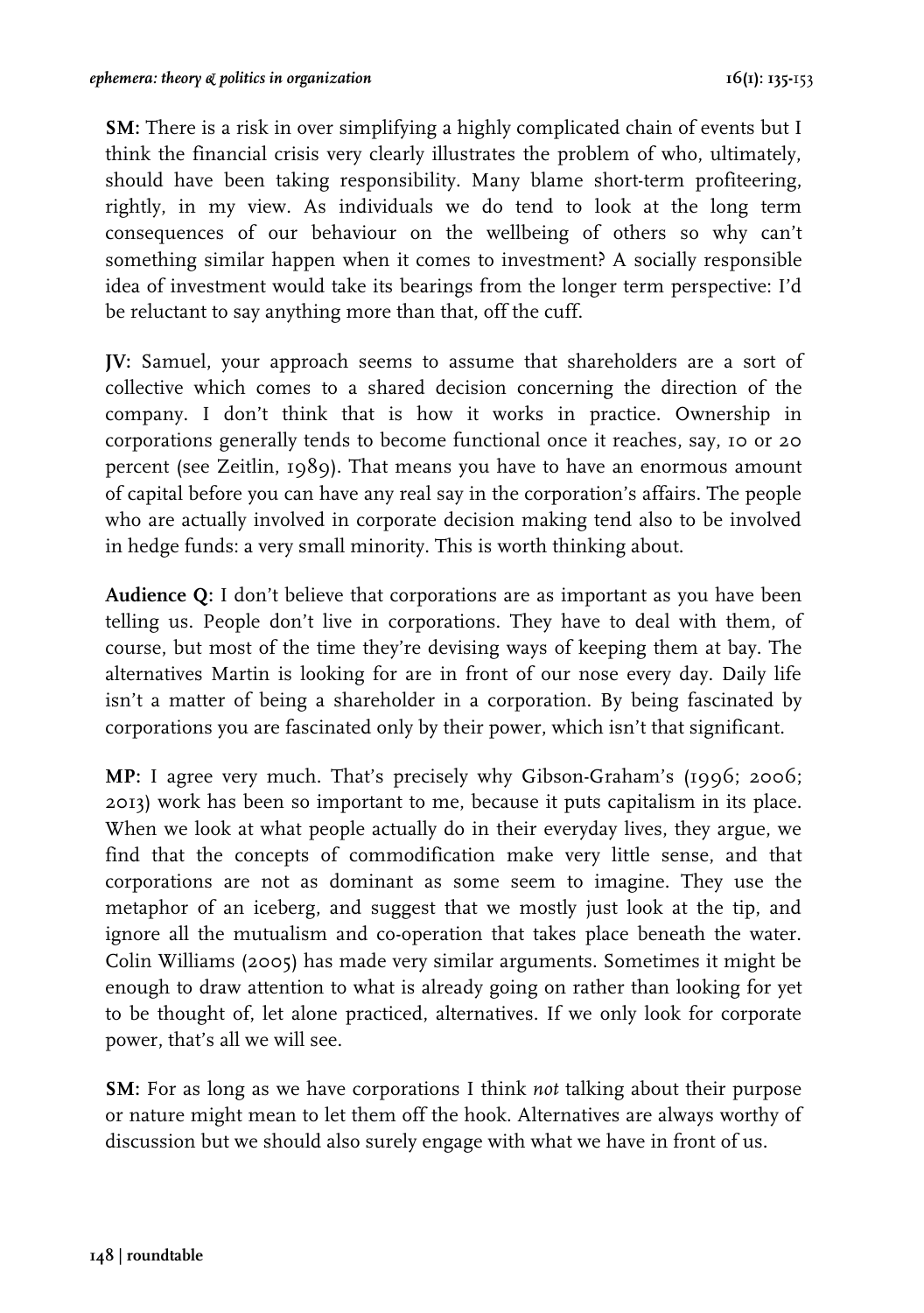**JV:** Corporations protect specific interests. If we do not ask who, and how, we are effectively ignoring a crucial component of how our world is constructed. We also need to question corporations so that we might better understand other forms of organisation.

**Audience Q:** But the vast majority of people in this world still have nothing to do with management. Business schools tend to forget that. Most people just work for themselves and try to make ends meet: you don't need management and strategy and all the rest of that nonsense to live your life. Nobody cares about managers, except in business schools. Like Martin, these institutions pay my salary but beyond that they're not that important. There is an ideology of management, distinct from the reality of management, and discussions like this end up making it seem much more important than it actually is.

### **references**

- Beverungen, A., C. Hoedemaekers and J. Veldman (2014) 'Charity and finance in the university', *Critical Perspectives on Accounting,* 25(1), 58-66.
- Bowman, S.R. (1996) *The modern corporation and American political thought: Law, power, and ideology*. Pennsylvania: Pennsylvania State University Press.
- Brand, R. (2014) *Revolution*. London: Century.
- Bratton Jr., W.W. (1989) 'The new economic theory of the firm: Critical perspectives from history', *Stanford Law Review,* 41(6): 1471-1527.
- Chomsky, N. (2012) *Occupy*. London: Penguin.
- Dewey, J. (1926) 'The historic background of corporate legal personality', *Yale Law Journal,* 35(6): 655-673.
- Freeman, R. (1994) 'The politics of stakeholder theory: Some future directions', *Business Ethics Quarterly*, 4(4): 409-421.
- Freund, E. (1897) *The legal nature of corporations*. New York: Columbia University.
- Friedman, M. (1970) 'The social responsibility of business is to increase its profits', *New York Times Magazine*, 13 September: 32-33.
- Gibson-Graham, J.K. (1996) *The end of capitalism (as we knew it)*. Cambridge: Blackwell.
- Gibson-Graham, J.K. (2006) *A postcapitalist politics*. Minneapolis: University of Minnesota Press.
- Gibson-Graham, J.K. (2013) *Take back the economy.* Minneapolis: University of Minnesota Press.
- Hegel, G. (1820/1996) *Philosophy of right*, trans. S. Dyde. New York: Prometheus Books.
- Ireland, P. (1999) 'Company law and the myth of shareholder ownership', *The Modern Law Review,* 62(1): 32-57.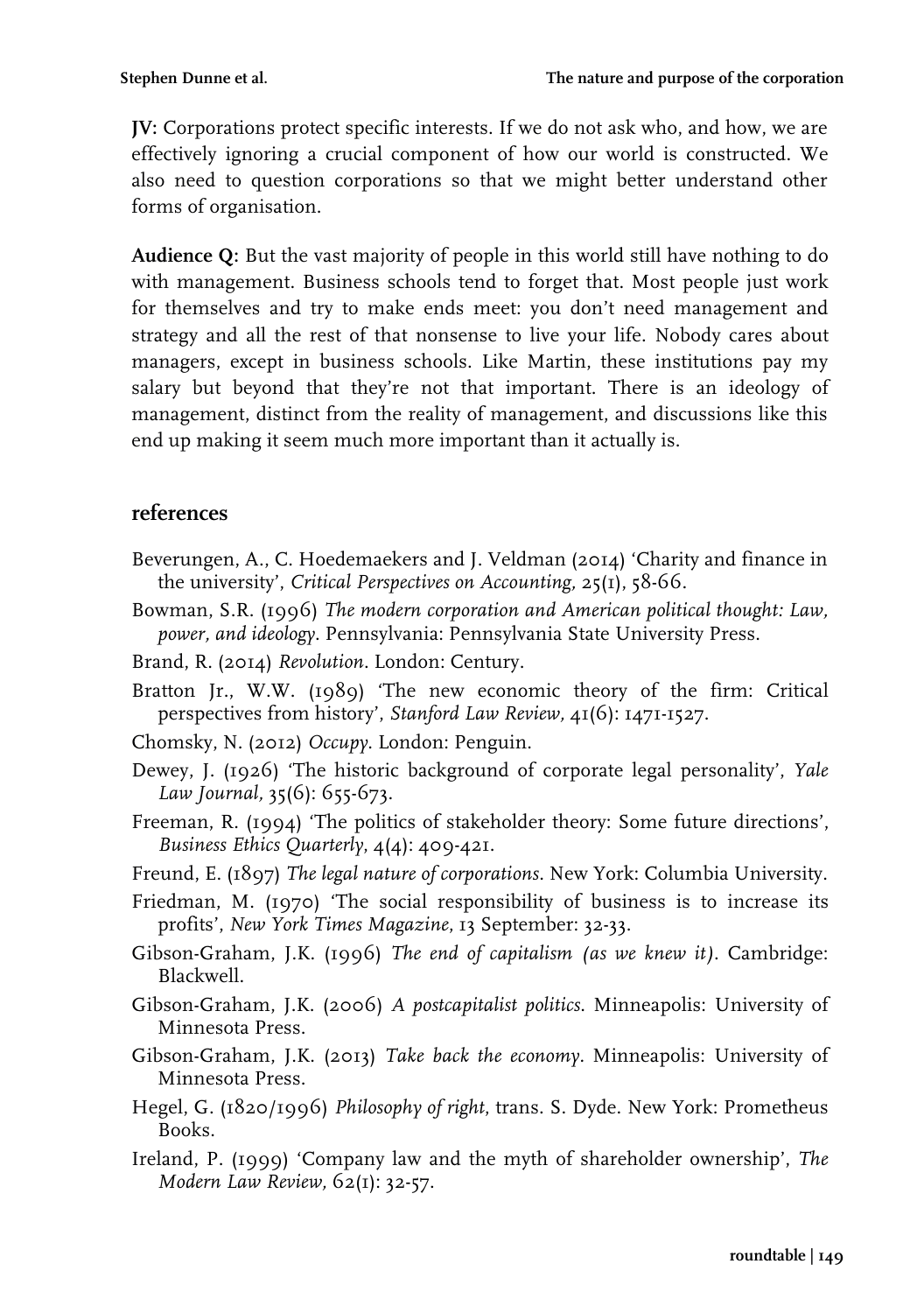- Ireland, P. (2002) 'History, critical legal studies and the mysterious disappearance of capitalism', *The Modern Law Review,* 65(1): 120-140.
- Ireland, P. (2005) 'Shareholder primacy and the distribution of wealth', *The Modern Law Review,* 68(1): 49-81.
- Ireland, P. (2009) 'Financialization and corporate governance', *Northern Ireland Legal Quarterly, 60(1): 1-34.*
- Ireland, P. (2010) 'Limited liability, shareholder rights and the problem of corporate irresponsibility', *Cambridge Journal of Economics,* 34(5): 837-856.
- Kant, I. (1797/1996) *The metaphysics of morals*, trans. M. Gregor. Cambridge: Cambridge University Press.
- Latour, B. (1991) 'Technology is society made durable', in J. Law (ed.) *A sociology of monsters? Essays on power, technology and domination*. London: Routledge.
- Lazonick, W. and M. O'Sullivan (2000) 'Maximizing shareholder value: A new ideology for corporate governance', *Economy and Society,* 29(1): 13-35.
- Maitland, F. (2003) *State, trust and corporation*, in D. Runciman and M. Ryan (eds). Cambridge: Cambridge University Press.
- Mayer, C.J. (1989) 'Personalizing the impersonal: Corporations and the Bill of Rights', *Hastings Law Journal,* 41 (4): 577-667.
- Mansell, S. (2013) *Capitalism, corporations and the social contract: A critique of stakeholder theory.* Cambridge: Cambridge University Press.
- Naffine, N. (2003) 'Who are law's persons? From cheshire cats to responsible subjects', *The Modern Law Review,* 66(3): 346-367.
- Parker, M. (2008) 'Schools for Organizing', in D. Barry and H. Hansen (eds.) *Handbook of new approaches to management and organization*. London: Sage.
- Parker, M, G. Cheney, V. Fournier and C. Land (eds.) (2014) *The companion to alternative organization*. London: Routledge.
- Rawls, J. (1999) *A theory of justice*, revised ed. Oxford: Oxford University Press.
- Rhodes, C. and M. Parker (2008) 'Images of organizing in popular culture', *Organization*, 15(5): 627-637.
- Sacconi, L. (2006) 'A social contract account for CSR as an extended model of corporate governance (I): Rational bargaining and justification', *Journal of Business Ethics*, 68(3): 259-281.
- Veldman, J. (2011) 'Governance Inc.', *Business Ethics: A European Review*, 20(3): 292–303.
- von Gierke, O. (1900/1968) *Political theories of the Middle Age*, trans. F.W. Maitland*.* Cambridge: Cambridge University Press.
- Weizman, E. (2006) 'The art of war', *Frieze* 99, May 2006*.*  [http://www.frieze.com/issue/article/the\_art\_of\_war/]
- Williams, C. (2005) *A commodified world? Mapping the limits of capitalism*. London: Zed Books.
- Zeitlin, M. (1989) *The large corporation and contemporary classes*. New Brunswick: Rutgers University Press.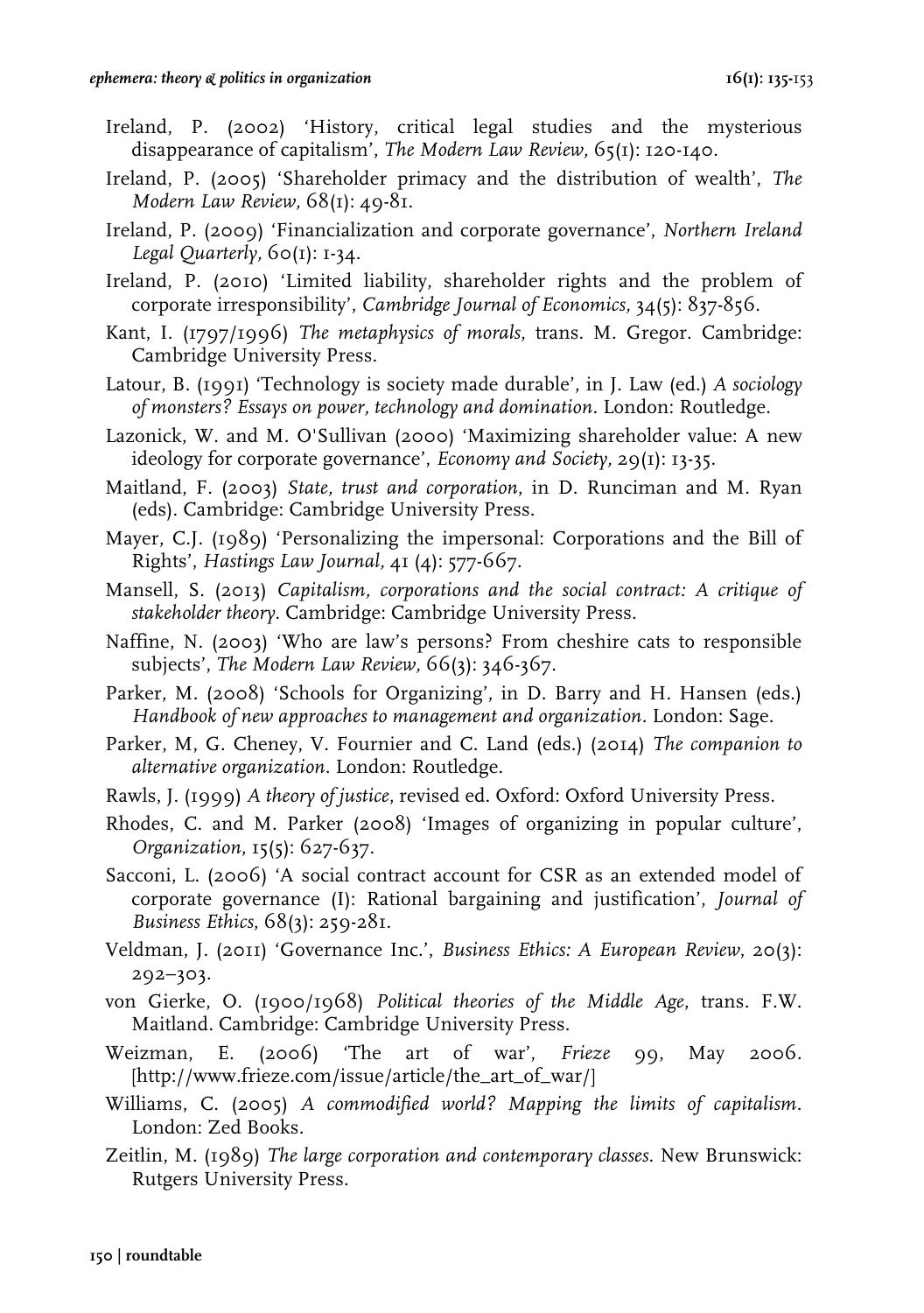Zey, M. (1998) *Rational choice theory and organizational theory: A critique*. London: Sage.

# **further reading (provided by the participants)**

- Berle, A.A. and G.C. Means (2007/1932) *The modern corporation and private property,* rev. ed. New Brunswick: Transaction Publishers.
- Blair, M.M. (1995) *Ownership and control: Rethinking corporate governance for the twenty-first century*. New York: Brookings Institution Press.
- Cheney, G. (2002) *Values at work*. Ithaca: Cornell University Press.
- Ciepley, D. (2013) 'Beyond public and private: Toward a political theory of the corporation', *American Political Science Review*, 107(1): 139-58.
- Collison, D., S. Cross, J. Ferguson, D. Power and L. Stevenson (2014) 'Financialization and company law: A study of the UK Company Law Review', *Critical Perspectives on Accounting*, 25(1): 5-16.
- Deakin, S. (2012) 'The corporation as commons: Rethinking property rights, governance and sustainability in the business enterprise', *Queen's Law Journal*, 37(2): 339-81.
- Erdal, D. (2011) *Beyond the corporation: Humanity working*. London: The Bodley Head.
- Fisse, B. and J. Braithwaite (1993) *Corporations, crime, and* accountability. Cambridge: Cambridge Univesity Press.
- French, P. (1979) 'The corporation as a moral person', *American Philosophical Quarterly*, 16(3): 207-15.
- Gamble, A., G. Kelly and J. Parkinson (2000) 'Introduction: The political economy of the company', in J.E. Parkinson, A. Gamble and G. Kelly (eds.) *The political economy of the company*. Oxford: Hart Publishing.
- Gray, R., D. Owen and C. Adams (2014) *Accountability, social responsibility and sustainability: Accounting for society and the environment*. London: Pearson.
- Hadden, T., P. Ireland, G. Morgan, M. Parker, G. Pearson, S. Piccoto, P. Sikka and H. Willmott (writing as The Corporate Reform Collective) (2014) *Fighting corporate abuse: Beyond predatory capitalism*. London: Pluto.
- Ireland, P. (2003) 'Property and contract in contemporary corporate theory', *Legal Studies*, 23(3): 453-509.
- List, C. and P. Pettit (2011) *Group agency: The possibility, design, and status of corporate agents.* Oxford: Oxford University Press.
- Lovink, G. and T. Scholz (2007) *The art of free cooperation*. Brooklyn, NY: Autonomedia.
- Maeckelbergh, M. (2011) 'Doing is believing: Prefiguration as strategic practice in the alterglobalization movement', *Social Movement Studies*, 10(1): 1-20.
- Mansell, S. (2013) 'Shareholder theory and Kant's "duty of beneficence"', *Journal of Business Ethics*, 117(3): 583-99.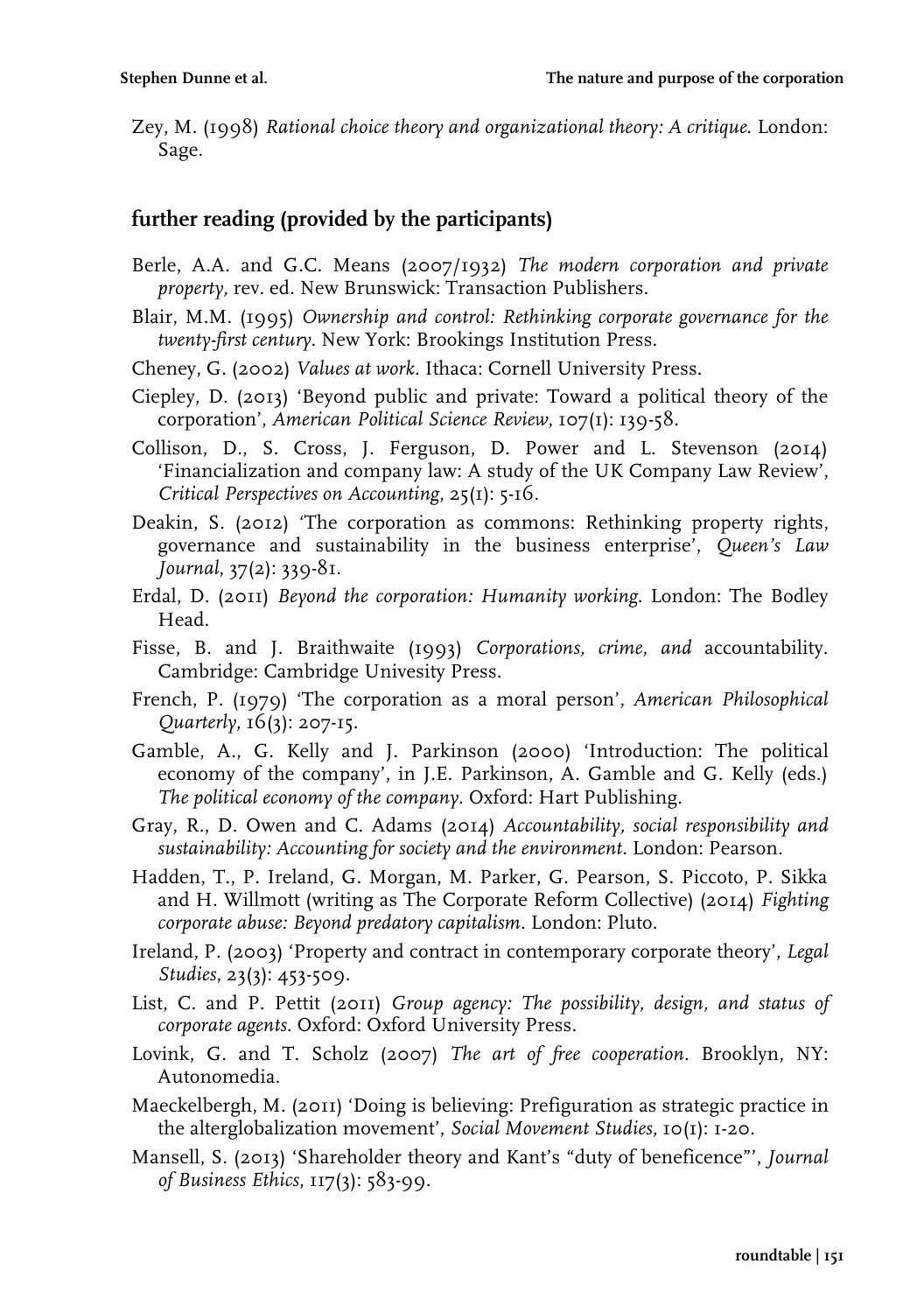- Mansell, S. (2015) 'Rejoinder to Veldman's review of *Capitlalism, corporations and the social contract: A critique of stakeholder theory*', *Organization*, 22(2): 271-275.
- McNally, D. (2005) *Another world is possible*. Winnipeg: ArbeiterRing Publishing.
- Parker, M. (ed.) (2002) *Utopia and organization*. Oxford: Blackwell.
- Parker, M., V. Fournier and P. Reedy (2007) *The dictionary of alternatives: Utopia and organization*. London: Zed Books.
- Parker, M., G. Cheney, V. Fournier and C. Land (eds.) (2014a) *The companion to alternative organization*. London: Routledge.
- Parker, M., G. Cheney, V. Fournier and C. Land (2014b) 'The question of organization: A manifesto for alternatives', *ephemera*, 14(4): 623-638.
- Pasternak, A. (2013) 'Limiting states' corporate responsibility', *Journal of Political Philosophy*, 21(4): 361-81.
- Pettit, P. (2007) 'Responsibility incorporated', *Ethics*, 117(2): 171-201.
- Robé, J. (2011) 'The legal structure of the firm', *Accounting, Economics, and Law*,  $I(I): I-86.$
- Robé, J. (2012) 'Being done with Milton Friedman', *Accounting, Economics, and Law*, 2(2): 1-31.
- Schumacher, E. (1973/1993) *Small is beautiful*. London: Vintage.
- Sison, A. and J. Fontrodona (2012) 'The common good of the firm in the Aristotelian-Thomistic tradition', *Business Ethics Quarterly*, 22(2): 211-46.
- Stilz, A. (2011) 'Collective responsibility and the state', *The Journal of Political Philosophy*, 19(2): 190-208.
- Stout, L. (2002) 'Bad and not-so-bad arguments for shareholder primacy', *Southern California Law Review*, 75: 1189-209.
- Stout, L. (2012) *The shareholder value myth: How putting shareholders first harms investors, corporations, and the public*. San Francisco, CA: Berrett-Koehler Publishers.
- Veldman, J. (2010) *The corporate condition*. PhD Thesis, University of Leicester.
- Veldman, J. and M. Parker (2012) 'Specters, Inc.: The elusive basis of the corporation', *Business and Society Review,* 117(4): 413-441.
- Veldman, J. (2013) 'Politics of the corporation', *British Journal of Management,*   $24(I): 18-30.$
- Veldman, J. and H. Willmott (2013) 'What is the corporation and why does it matter?', *M@n@gement,* 16(5): 605-620.

#### **the discussants**

Stephen Dunne is a member of the editorial collective of *ephemera*. Email: s.dunne@le.ac.uk

Samuel Mansell is Lecturer in Business Ethics at the University of St Andrews, and is best known as a critic of stakeholder theory. His research interests are in business ethics